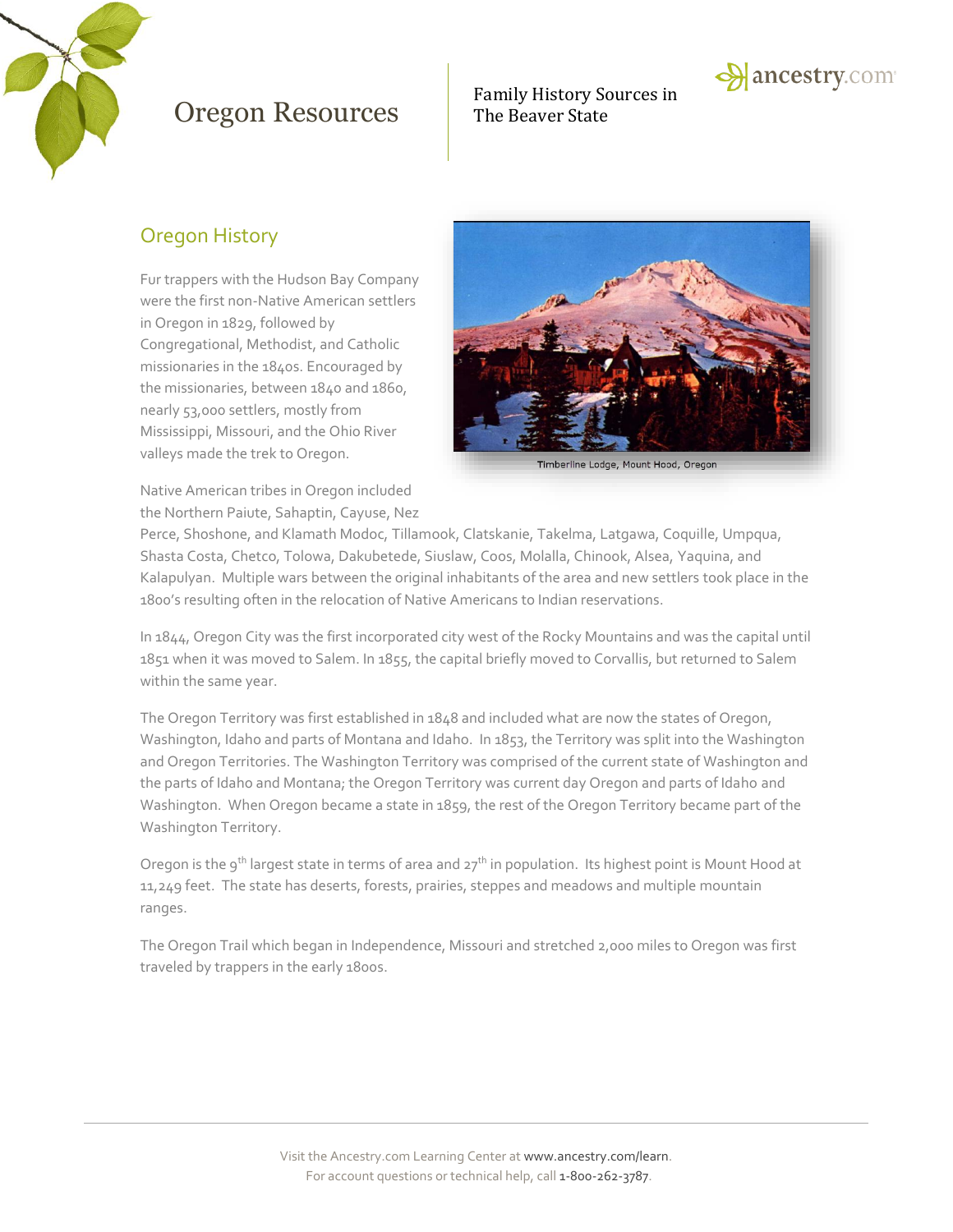

Family History Sources in



### Significant Dates (through 1945)

**1543 –** Juan Rodriquez Cabrillo was the first known European explorer on the southern Oregon Coast.

**1592 –** Juan de Fuca created detailed mappings and ocean current studies for the Oregon area.

**1579** – Sir Francis Drake visited Oregon.

**1764 –** The earliest known use of the name Oregon (actually Ouragon) was in a petition from Major Robert Rogers to Great Britain.

**1774** – As part of the Spanish expeditions to the Pacific Northwest, Oregon was explored often becoming a valuable trading route to Asia.

**1778 –** British Captain James Cook explored the Oregon Coast; Ouragon became Oregon.

**1792** – Robert Gray traveled and named the Columbia River.

**1805** – Lewis and Clark built their winter fort in Fort Clatsop near the mouth of the Columbia River as part of the search for a Northwest Passage.

**1811** – The Pacific Fur Company established a western outpost, Fort Astoria, at the mouth of the Columbia River financed by John Jacob Astor.

**1812** – The British gained control of the Pacific Fur Company posts.

**1818** – Americans and British declared joint occupancy of land west of the Rocky Mountains to the Pacific Ocean in the Treaty of 1818.

**1819** – Spain and the United States established the southern boundary of Oregon by treaty.

**1820s-1830s** –Hudson Bay Company dominated the Pacific Northwest.

**1829** – Willamette Falls, later renamed Oregon City was established by John McLoughlin, the chief broker of the Hudson Bay Company.

**1834** – Methodist missionaries helped settle the Willamette Valley in Marion County.

**1836** – Under the leadership of Marcus Whitman, the Presbyterians established churches in Walla Walla, then part of the Oregon Territory, now part of Washington.

**1838** – Two Catholic priests arrived from Quebec establishing a mission at St. Paul, north of Salem.

**1843** – Autonomous government was formed in Oregon County; nine hundred new settlers arrived in Oregon traveling on the Oregon Trail.

**1844** – Portland was started in 1844 when sixteen blocks were plotted out along the Willamette River.

**1844-1857** – Land records for the Oregon Territory were kept with Territory records.

**1846** – The Oregon Treaty between Britain and the United States established a border at the 49th parallel and prevented another war between the two countries.

**1847** – The first permanent Episcopalian minister, Rev. St. Michael Fackler, arrived in Oregon City. The Whitman massacre, also known as the Walla Walla massacre, occurred when 13 Oregon missionaries where killed by the Cayuse and Umatilla tribes. From 1847 to 1855 the Cayuse people battled local settlers, the first of several wars between the original inhabitants and Euro-American settlers that led to the creation of Indian reservations and the relocation of Native Americans.

**1848** – Oregon Territory was established including what is now Washington, Oregon, Idaho and parts of Montana and Wyoming; the first Exclusion law was passed making it illegal for any Negro or anyone of mixed ethnic heritage to reside in the territory.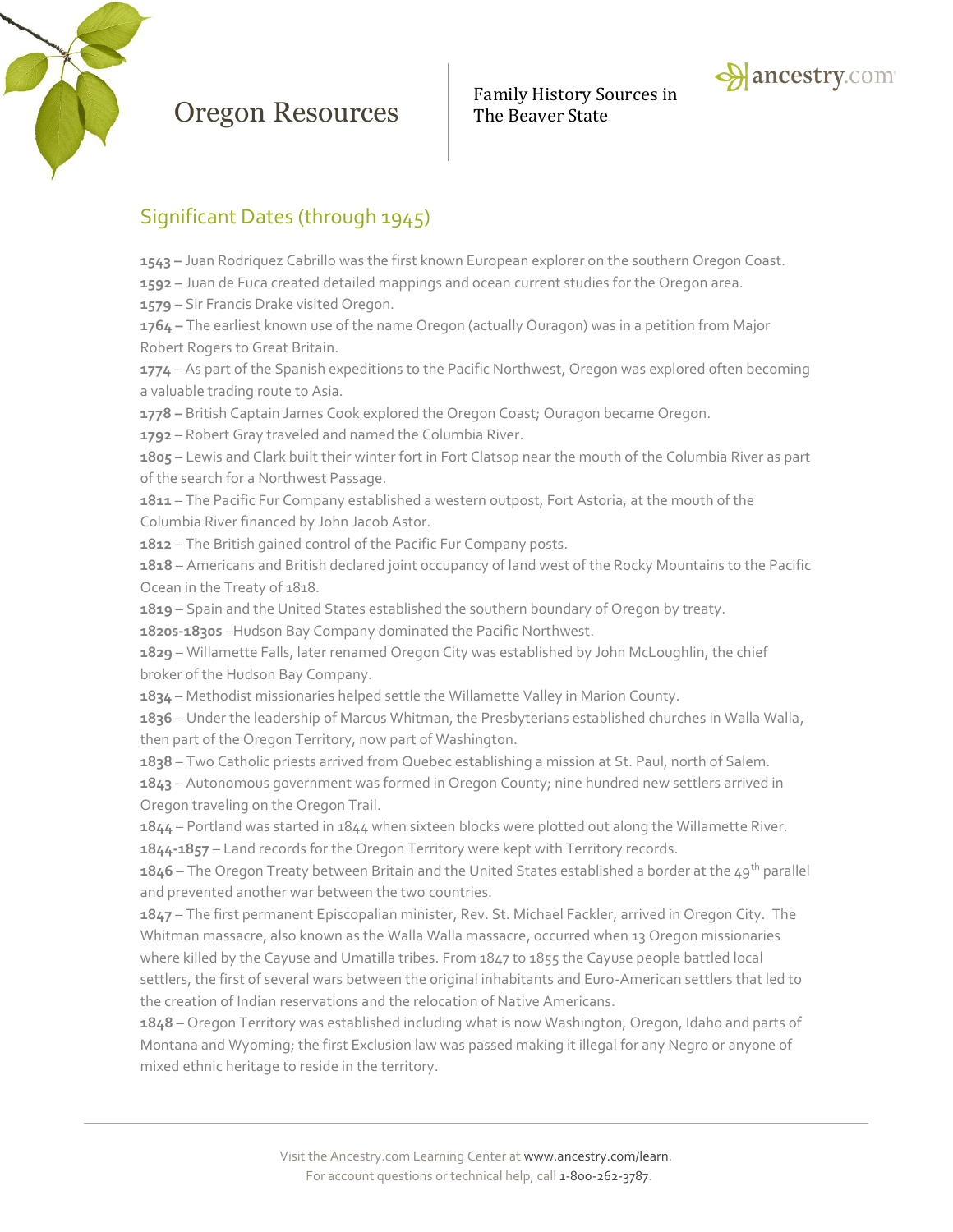



**1850** – Gold was discovered in the Rogue River Valley. The Native population in the Territory was forced onto Indian reservations in Oregon as settlements increased from the Donation Land Claim Act which provided between 160 to 320 acres of free land to white male settlers. Wives could receive an additional 160 to 320 acres in their own right; the Quakers arrived in Oregon and established the first Friends Sunday School in Ashland.

**1852** – Jacksonville was established in the Roque River Valley in response to the gold discovery two years earlier; Roseburg was established as way station on the California-Oregon trail.

**1853** – The Oregon Territory was split into the Washington and Oregon Territories. The Washington Territory included present-day Washington and parts of Idaho and Montana.

**1854** – Oregon's Exclusion law was repealed.

**1855** – Early settlers who were in Oregon by 1855 were given grants under the Donation Land Claims act; Oregon City opened a Public Land office until 1905; Winchester opened a Public land office until 1859. **1857** – Mormon missionaries first arrived in Oregon meeting with great opposition. They postponed missionary work until later in the century.

**1858** – Oregon's first Jewish synagogue, Congregation Beth Israel was established in Portland.

1859 – Oregon became the 33<sup>rd</sup> state on February 14, 1859; parts of Idaho and Wyoming that were part of the Oregon Territory became part of the Washington Territory.

**1860** – Roseburg opened a Public Land Office.

**1861-1865** – Volunteer cavalry from California were sent north to Oregon to keep the peace. The First Oregon Cavalry served the Union until 1865.

**1862** – Under the five-year Homestead Act, Congress gave up to 160 acres of land to people who would settle and cultivate the land for 5 years; adopted a law requiring blacks, Chinese, mulattos and Hawaiians pay a \$5 a year tax

**1862-1865** – Gold mining in Baker and Grant counties brought prosperity to the region.

**1866** – Oregon citizens do not pass the  $14<sup>th</sup>$  amendment giving citizenships to blacks. Interracial marriages are banned preventing white from marrying anyone who is ½ or more Chinese or Hawaiian and ½ or more Native American.

**1867** – Le Grande opened a Public Land Office which operated until 1925.

**1870s** – Portland became a major port.

**1870** – The 15<sup>th</sup> Amendment which gave black men the right to vote is added to the US Constitution. This law superseded a clause in the Oregon constitution banning black men from voting.

**1872** – The Modoc War, also known as the Lava Bed War, was fought in southern Oregon and northern California.

**1873** – Great fire in Portland destroyed most of the town; Linkville opened a Public Land Office which operated until 1877.

**1875** – The Dalles opened a Public Land Office.

**1877** – The Nez Perce Indian War was fought between June and October of 1877 when several bands of the Nez Perce refused to give up their ancestral lands. This forced removal was in violation of the 1855 Treaty of Walla Walla; Lakeview opened a Public Land Office.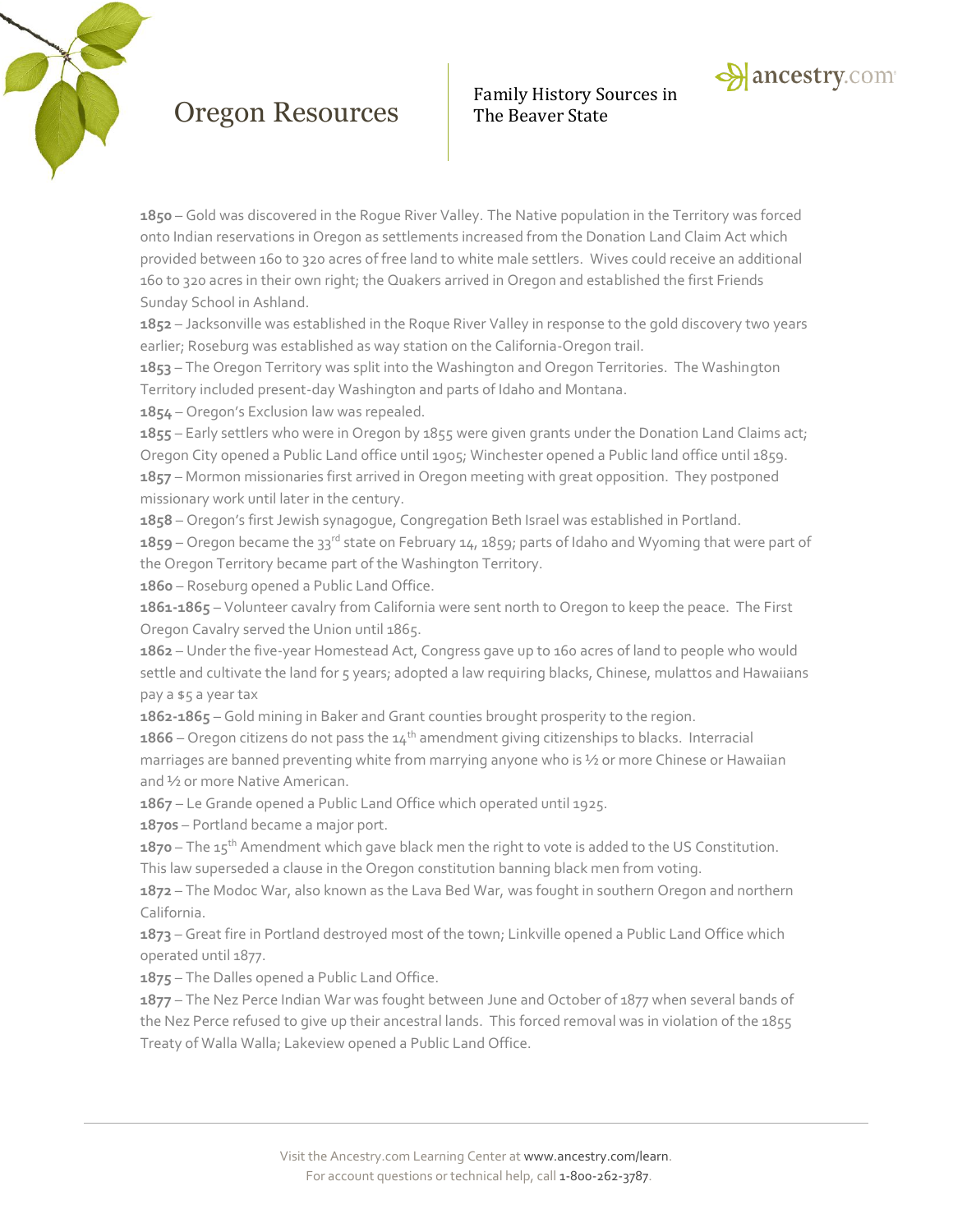

# Family History Sources in

**1878** – The Bannock War was fought from June to September when about 500 warriors faced the 21st Infantry Regiment and militias from nearby states. After the war, the Bannock moved onto the Fort Hall Indian Reservation with the Northern Shoshone and eventually the tribes merged. **1880** – A tornado hit Portland in a storm called the Storm King on January 9<sup>th</sup>.



At least 100 structures were damaged by 70 mph gusts of wind.

- **1883** Transcontinental Railroad completed in Oregon.
- **1885** Nez Perce tribes relocated to Colville Reservation located in the north-central part of Washington.
- **1886** City militias activated to quell Anti-Chinese violence
- **1899** Burns opened a Public Land Office that operated until 1925.
- **1902**  Based on a movement that begin in 1898, Oregon established a system of government where citizens could propose direct legislation through initiatives and referenda.
- **1903** Oregon began recording birth and deaths in July of 1903.
- **1905**  Portland opened a Public Land Office which operated until 1925.
- **1906** Oregon begins recording marriages in 1906.
- **1909** Portland to Seattle Railroad completed when the line was opened from Spokane to Pasco.
- **1911** Oregon first U.S state to hold primary elections.
- 1912 The residency requirements for the Homestead Act were reduced to 3 years.

**1915** – Dalles-Celilo Canal opened after 10 years of construction connecting Oregon and Washington along the Celilo Falls. The Canal was closed in 1945.

**1925** – Divorce certificates were recorded at the state level.

**1933 –** Tillamook Burn, a series of forest fires in the northern coastal area of Oregon, destroyed over 240,000 acres of forest.

- **1935 –** The state capitol building is destroyed by fire.
- **1936** Fire in Bandon killed eleven and destroyed the town.
- **1937** Bonneville Dam hydroelectric project on the Columbia River was completed.
- **1939** Tillamook Burn destroyed 190,000 acres of forest. The state capitol was rebuilt.

**1942** – Fort Steves was shelled by a Japanese submarine; Siskiyou National Forest was firebombed by the Japanese.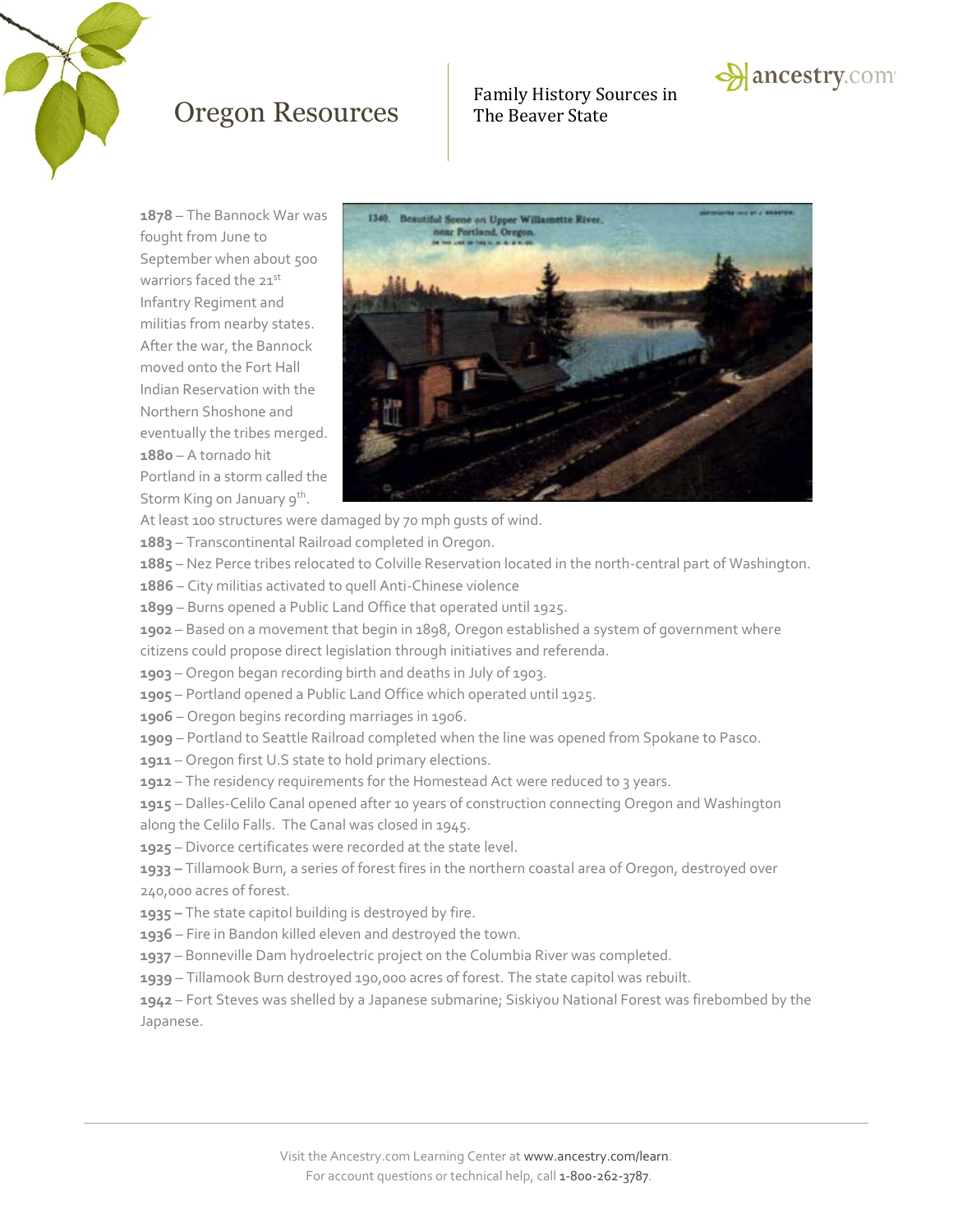

# Family History Sources in



### Oregon Censuses

Federal census records for Oregon began in 1850 and continue every 10 years.

Territorial and state census records reflect the rapid growth of the Oregon country. These census enumerations were taken in 1842, 1843, 1845, 1849, 1853, 1854, 1855, 1856, 1857, 1858, 1859, 1865, 1875, 1885, 1895, and 1905, though only portions of these enumerations have survived. Most of these censuses include only the name of the head of household, although the 1895 and 1905 censuses include some information on all members of the household.

Ancestry.com has these specific Oregon census records:

- [Oregon, Compiled Census Index, 1841-1890](http://search.ancestry.com/search/db.aspx?dbid=3569)
- [Marion County, Oregon, Census, 1895](http://search.ancestry.com/search/db.aspx?dbid=2467)
- **[Oregon Territory Census, 1850](http://search.ancestry.com/search/db.aspx?dbid=3080)**
- [United States census of Douglas County, Oregon, 1870](http://search.ancestry.com/search/db.aspx?dbid=25702)
- [United States census of Jackson County, Oregon, 1860](http://search.ancestry.com/search/db.aspx?dbid=28771)
- [1860 Columbia County, Oregon census](http://search.ancestry.com/search/db.aspx?dbid=28772)

The following census rolls are on file at the Oregon State Library, the Oregon Historical Society, the University of Oregon Library, and the Family History Library:

- 1845: Champoeg, Clackamas, Clatsop, Tuality (now Washington County), Yamhill
- 1849: Benton, Champoeg (now Marion), Clackamas, Lewis (now in Washington State), Linn, Polk, Tualatin (now Washington County), Vancouver (now in Washington State), Yamhill
- 1853: Marion, Polk, Umpqua (now Douglas), Washington, Bento
- 1854: Clatsop, Jackson
- 1855: Coos, Jackson
- 1856: Clackamas, Curry, Jackson, Polk, Washington
- 1857: Clackamas, Coos, Curry, Douglas, Jackson, Tillamook, Umpqua (now Douglas), Washington
- 1858: Clatsop, Coos, Curry, Umpqua (now Douglas)
- 1859: Clatsop, Umpqua (now Douglas)
- 1895: Marion
- 1905: Baker, Linn, Lane, Marion

| Population |           |
|------------|-----------|
| 1850       | 12,093    |
| 1860       | 52,465    |
| 1870       | 90,923    |
| 1880       | 174,768   |
| 1890       | 317,704   |
| 1900       | 413,536   |
| 1910       | 672,765   |
| 1920       | 783,389   |
| 1930       | 953,786   |
| 1940       | 1,089,684 |
| 1950       | 1,521,341 |
| 1960       | 1,768,687 |
| 1970       | 2,091,533 |
| 1980       | 2,633,156 |
| 1990       | 2,842,321 |
| 2000       | 3,421,399 |
| 2010       | 3,831,074 |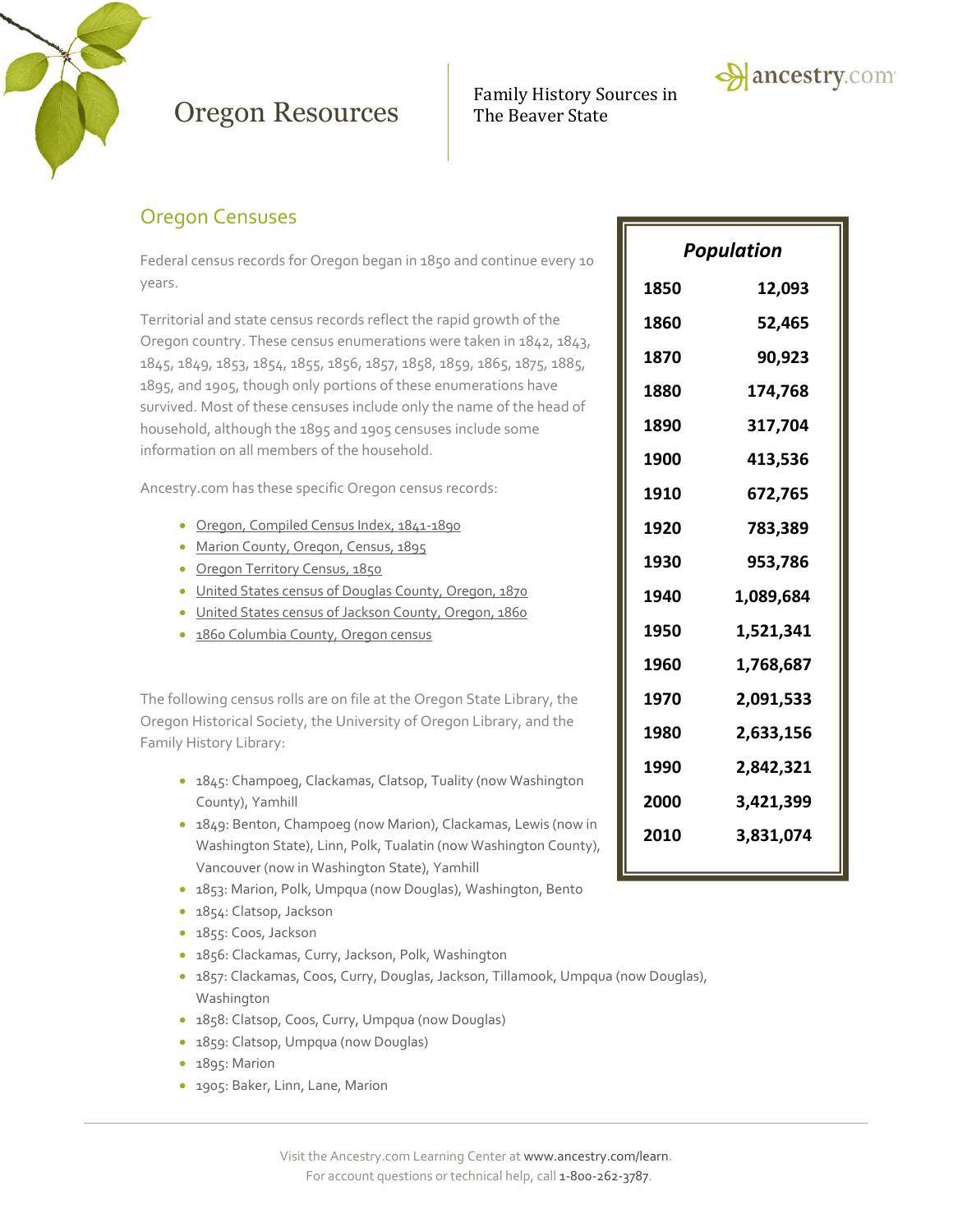

Family History Sources in



### Oregon Vital Records

Oregon began recording births and deaths in 1903 and marriages in 1906. The Oregon State Archives in Salem has vital records from 15 of the 36 counties. These include Benton, Clackamas, Columbia, Douglas, Jackson, Lincoln, Linn, Marion, Multnomah (and Portland), Polk, Tillamook, Umatilla, Wasco, Washington, and Yamhill.

Ancestry.com has these specific Oregon vital records:

- [Oregon, Marriage Indexes, 1906-1924, 1946-2008](http://search.ancestry.com/search/db.aspx?dbid=5193)
- [Oregon, Death Index, 1898-2008](http://search.ancestry.com/search/db.aspx?dbid=5254)
- [Web: Oregon, Find A Grave Index, 1819-2012](http://search.ancestry.com/search/db.aspx?dbid=70622)
- [Oregon, Select Births and Christenings, 1868-1929](http://search.ancestry.com/search/db.aspx?dbid=60106)
- [Oregon, Church and Cemetery Records, 1840-1965](http://search.ancestry.com/search/db.aspx?dbid=2527)

You can find more information about Oregon Vital Records:

- [Oregon Center for Health Statistics](http://public.health.oregon.gov/BirthDeathCertificates/GetVitalRecords/Pages/index.aspx)  Vital Records: Holds records of births and deaths from July, 1903; marriages from 1906; and divorce certificates from 1925.
- [Oregon State Archives](http://arcweb.sos.state.or.us/vital.html)  Vital Records: The Archives holds birth, marriage, divorce, and death registers and records for selected counties, and will provide copies to researchers. A list of available holdings and search fees is provided. The [searchable Oregon Historical Records Index](http://genealogy.state.or.us/) offers a surname search of selected records, including vital records.
- [Western States marriage index \(BYU Idaho\) special collections:](http://abish.byui.edu/specialCollections/westernStates/search.cfm) a searchable index to marriages in several western states, including Oregon. See the web site for specific counties and years included in the index.

#### Oregon Military Records on Ancestry.com

- [U.S., Union Soldiers Compiled Service Records, 1861-1865](http://search.ancestry.com/search/db.aspx?dbid=2344)
- [Oregon Volunteers, Spanish American War and Philippine Insurrection](http://search.ancestry.com/search/db.aspx?dbid=4830)
- [The official records of the Oregon volunteers in the Spanish War and Philippine Insurrection](http://search.ancestry.com/search/db.aspx?dbid=28586)